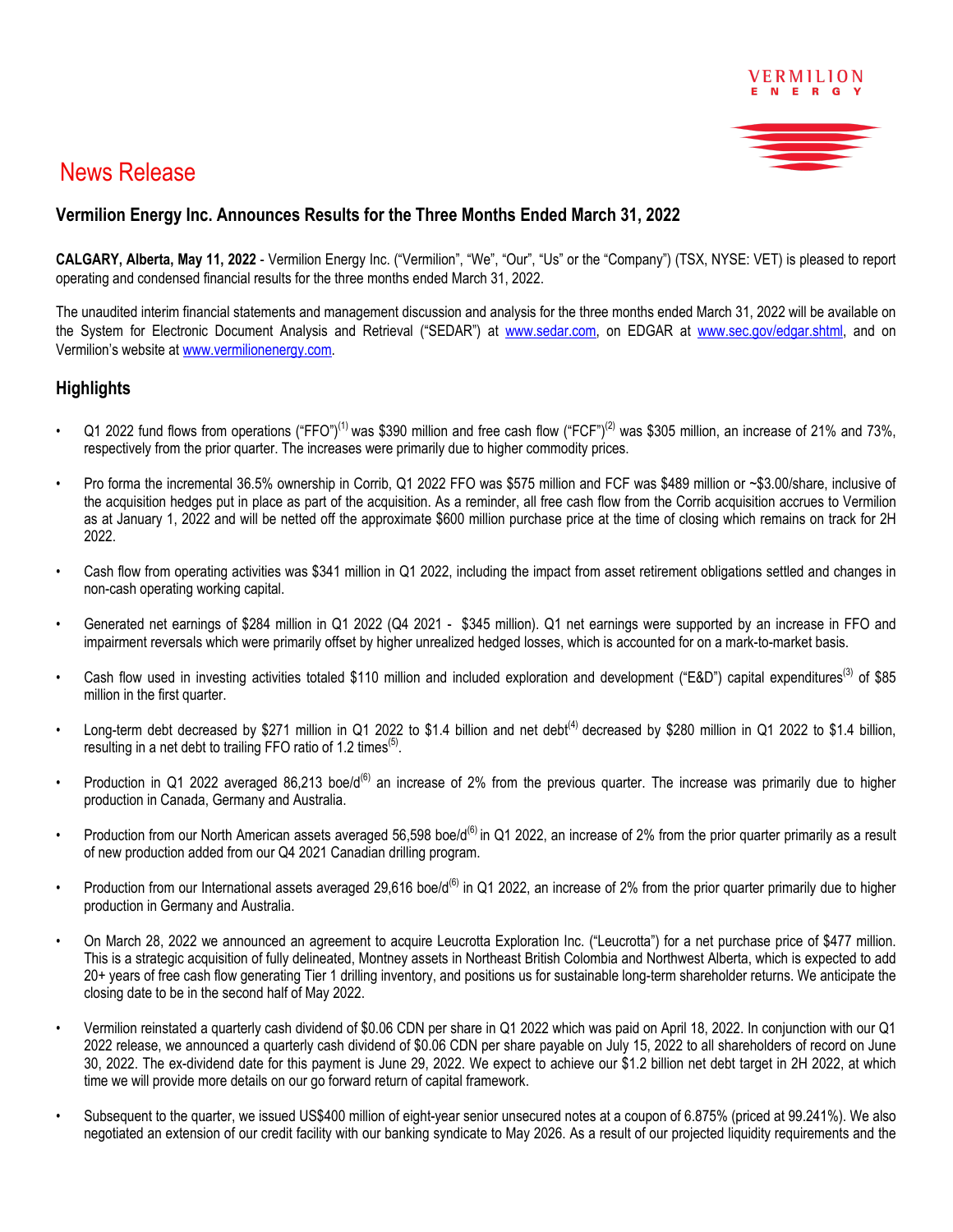proceeds from the debt issuance, we elected to reduce our bank facility to \$1.6 billion from \$2.1 billion. These transactions increase the weighted average tenor of our debt from 2.4 years to 5.3 years.

- $<sup>(1)</sup>$  Fund flows from operations (FFO) is a total of segment measures comparable to cash flows from operating activities that is comprised of sales less royalties,</sup> transportation, operating, G&A, corporate income tax, PRRT, interest expense, and realized loss on derivatives, plus realized gain on foreign exchange and realized other income. More information and a reconciliation to primary financial statement measures can be found in the "Non-GAAP and Other Specified Financial Measures" section of this document.
- $(2)$  Free cash flow (FCF) is a non-GAAP financial measure comparable to cash flows from operating activities and is comprised of FFO less drilling and development and evaluation and exploration expenditures. More information and a reconciliation to primary financial statement measures can be found in the "Non-GAAP and Other Specified Financial Measures" section of this document.
- $^{(3)}$  Capital expenditures is a non-GAAP financial measure that is the measure is the sum of drilling and development costs and exploration and evaluation costs from the Consolidated Statements of Cash Flows. More information and a reconciliation to primary financial statement measures can be found in the "Non-GAAP and Other Specified Financial Measures" section of this document.
- $(4)$  Net debt is a capital management measure comparable to long-term debt and is comprised of long-term debt (excluding unrealized foreign exchange on swapped USD borrowings) plus adjusted working capital (see below). More information and a reconciliation to primary financial statement measures can be found in the "Non-GAAP and Other Specified Financial Measures" section of this document.
- <sup>(5)</sup> Net debt to trailing FFO is a supplementary financial measure and is not a standardized financial measure under IFRS. It may not be comparable to similar measures disclosed by other issuers and is calculated using net debt (capital management measure) and FFO (total of segment measure). The measure is used to assess the ability to repay debt. Information in this document is included by reference; refer to the "Non-GAAP and Other Specified Financial Measures" section of this document.
- $(6)$  Please refer to Supplemental Table 4 "Production" of the accompanying Management's Discussion and Analysis for disclosure by product type.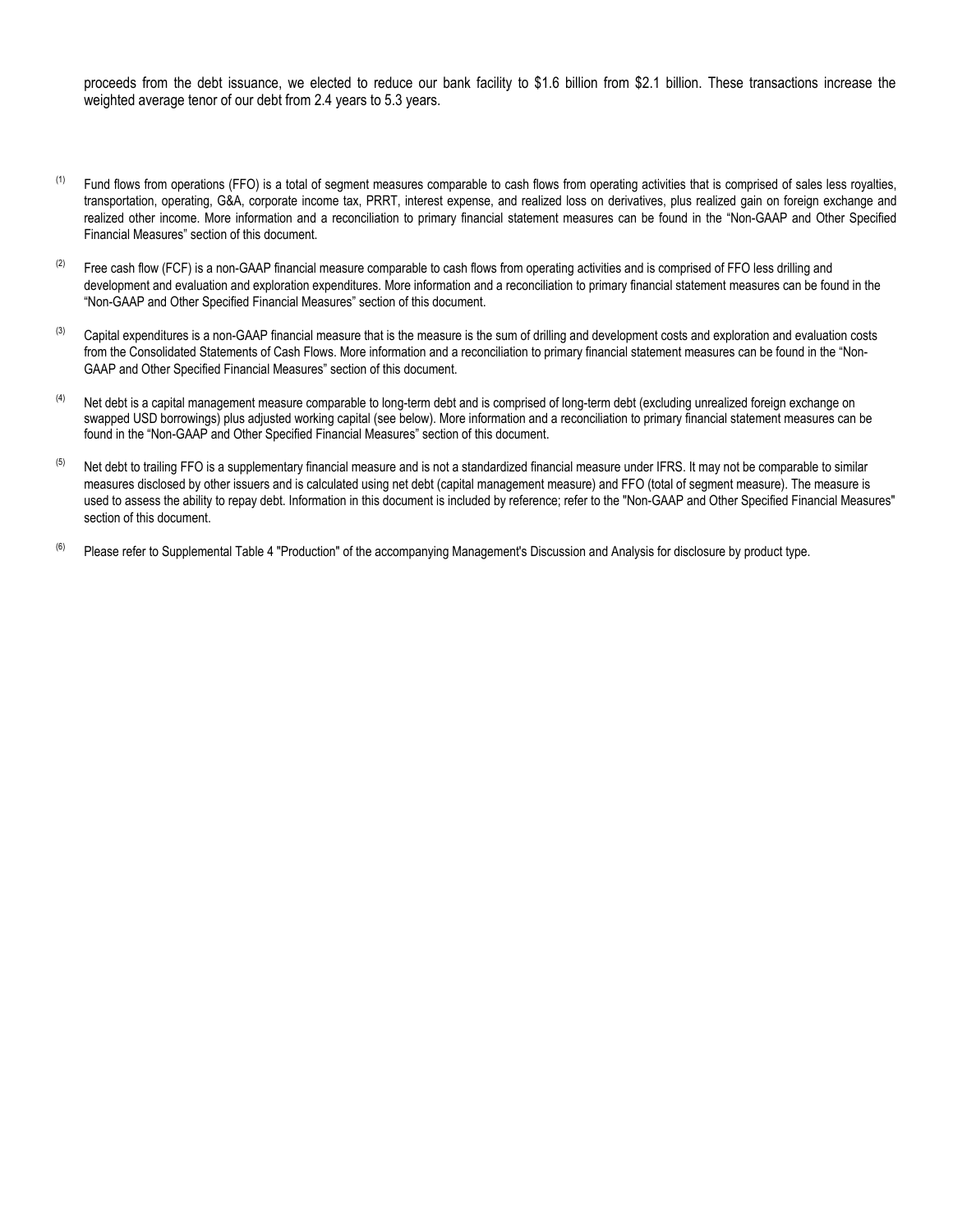| (\$M except as indicated)                                    | Q1 2022   | Q4 2021   | Q1 2021   |
|--------------------------------------------------------------|-----------|-----------|-----------|
| <b>Financial</b>                                             |           |           |           |
| Petroleum and natural gas sales                              | 810,179   | 765,915   | 368,137   |
| Cash flows from operating activities                         | 341,053   | 250,352   | 119,147   |
| Fund flows from operations                                   | 389,868   | 322,173   | 162,051   |
| Fund flows from operations (\$/basic share) $(1)$            | 2.40      | 1.99      | 1.02      |
| Fund flows from operations (\$/diluted share) <sup>(1)</sup> | 2.32      | 1.93      | 1.00      |
| Net earnings                                                 | 283,954   | 344,588   | 499,964   |
| Net (loss) earnings (\$/basic share)                         | 1.75      | 2.12      | 3.15      |
| Cash flows used in investing activities                      | 110,330   | 134,873   | 74,659    |
| Capital expenditures <sup>(2)</sup>                          | 85,344    | 145,807   | 83,363    |
| Acquisitions                                                 | 6,712     | 23,633    | 393       |
| Asset retirement obligations settled                         | 6,320     | 13,039    | 7,023     |
| Cash dividends (\$/share)                                    | 0.06      |           |           |
| Dividends declared                                           | 9,767     |           |           |
| % of fund flows from operations <sup>(3)</sup>               | 3%        | $-$ %     | $-$ %     |
| Payout <sup>(4)</sup>                                        | 101,431   | 158,846   | 90,386    |
| % of fund flows from operations                              | 26 %      | 49 %      | 56 %      |
| Free Cash Flow                                               | 304,524   | 176,366   | 78,688    |
| Long-term debt                                               | 1,380,568 | 1,651,569 | 1,911,466 |
| Net debt $(7)$                                               | 1,365,014 | 1,644,786 | 1,937,891 |
| Net debt to four quarter trailing fund flows from operations | 1.2       | 1.8       | 3.9       |
| Operational                                                  |           |           |           |
| Production <sup>(8)</sup>                                    |           |           |           |
| Crude oil and condensate (bbls/d)                            | 37,090    | 36,264    | 39,204    |
| NGLs (bbls/d)                                                | 8,342     | 8,461     | 8,074     |
| Natural gas (mmcf/d)                                         | 244.69    | 238.16    | 233.98    |
| Total (boe/d)                                                | 86,213    | 84,417    | 86,276    |
| Average realized prices                                      |           |           |           |
| Crude oil and condensate (\$/bbl)                            | 120.23    | 96.88     | 71.09     |
| NGLs (\$/bbl)                                                | 46.94     | 47.27     | 29.39     |
| Natural gas (\$/mcf)                                         | 17.41     | 17.89     | 5.51      |
| Production mix (% of production)                             |           |           |           |
| % priced with reference to WTI                               | 37 %      | 38 %      | 38 %      |
| % priced with reference to Dated Brent                       | 17 %      | 16 %      | 18 %      |
| % priced with reference to AECO                              | 29 %      | 28 %      | 28 %      |
| % priced with reference to TTF and NBP                       | 17 %      | 18 %      | 16 %      |
| Netbacks (\$/boe)                                            |           |           |           |
| Operating netback <sup>(5)</sup>                             | 59.72     | 48.07     | 25.58     |
| Fund flows from operations $(\$/boe)$ <sup>(6)</sup>         | 50.79     | 40.73     | 21.66     |
| Operating expenses                                           | 14.61     | 14.24     | 12.86     |
| General and administration expenses                          | 1.85      | 2.20      | 1.57      |
| Average reference prices                                     |           |           |           |
| WTI (US \$/bbl)                                              | 94.29     | 77.19     | 57.84     |
| Dated Brent (US \$/bbl)                                      | 101.40    | 79.73     | 60.90     |
| AECO (\$/mcf)                                                | 4.74      | 4.66      | 3.15      |
| TTF (\$/mcf)                                                 | 39.79     | 38.86     | 8.27      |
| Share information ('000s)                                    |           |           |           |
| Shares outstanding - basic                                   | 162,784   | 162,261   | 159,349   |
| Shares outstanding - diluted (1)                             | 169,797   | 168,746   | 166,018   |
| Weighted average shares outstanding - basic                  | 162,374   | 162,247   | 158,892   |
| Weighted average shares outstanding - diluted (1)            | 168,339   | 166,519   | 161,397   |
|                                                              |           |           |           |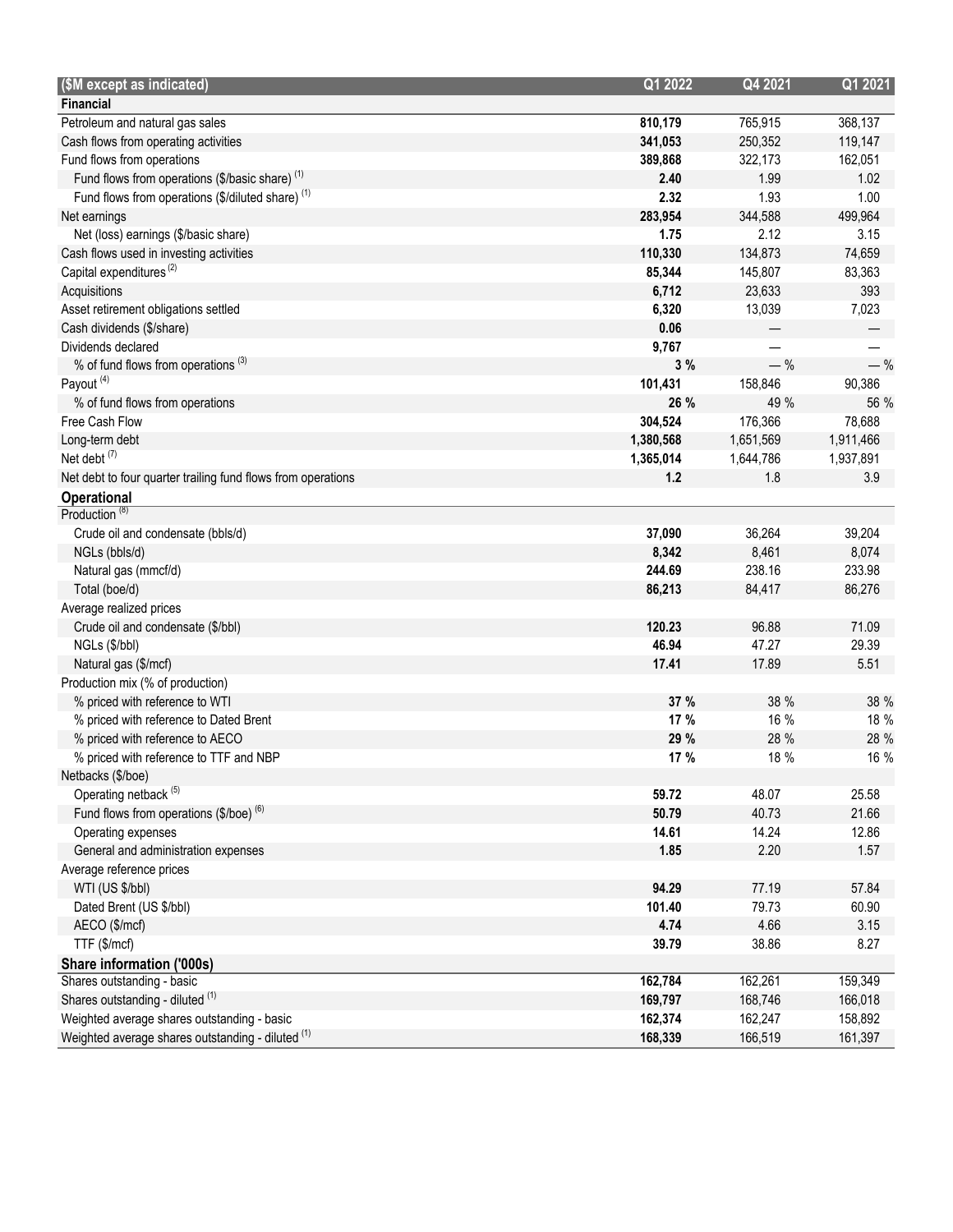- **(1)** Fund flows from operations per share (basic and diluted) are supplementary financial measures and are not a standardized financial measures under IFRS and may not be comparable to similar measures disclosed by other issuers. They are calculated using FFO (total of segments measure) and basic/diluted shares outstanding. The measure is used to assess the contribution per share of each business unit. More information and a reconciliation to primary financial statement measures can be found in the "Non-GAAP and Other Specified Financial Measures" section of this document.
- $(2)$  Capital expenditures is a non-GAAP financial measure that is the sum of drilling and development costs and exploration and evaluation costs from the Consolidated Statements of Cash Flows. More information and a reconciliation to primary financial statement measures can be found in the "Non-GAAP and Other Specified Financial Measures" section of this document.
- **(3)** Dividends % of FFO is a supplementary financial measure that is not standardized under IFRS and may not be comparable to similar measures disclosed by other issuers, calculated as dividends divided by FFO. The ratio is used by management as a metric to assess the cash distributed to shareholders. Reconciliation to primary financial statement measures can be found in the "Non-GAAP and Other Specified Financial Measures" section of this document.
- **(4)** Payout and payout % of FFO are a non-GAAP financial measure and a non-GAAP ratio respectively that are not standardized under IFRS and may not be comparable to similar measures disclosed by other issuers. Payout is comparable to dividends declared and is comprised of dividends declared plus drilling and development costs, exploration and evaluation costs, and asset retirement obligations settled, while the ratio is calculated as payout divided by FFO. More information and a reconciliation to primary financial statement measures can be found in the "Non-GAAP and Other Specified Financial Measures" section of this document.
- (5) Operating netback is a non-GAAP financial measure comparable to net earnings and is comprised of sales less royalties, operating expense, transportation costs, PRRT, and realized hedging gains and losses. More information and a reconciliation to primary financial statement measures can be found in the "Non-GAAP and Other Specified Financial Measures" section of this document.
- **(6)** Fund flows from operations per boe is a supplementary financial measure that is not standardized under IFRS and may not be comparable to similar measures disclosed by other issuers, calculated as FFO by boe production. Fund flows from operations per boe is used by management to assess the profitability of our business units and Vermilion as a whole. More information and a reconciliation to primary financial statement measures can be found in the "Non-GAAP and Other Specified Financial Measures" section of this document.
- (7) Net debt is defined as long-term debt (excluding unrealized foreign exchange on swapped USD borrowings) plus adjusted working capital (defined as current assets less current liabilities, excluding current derivatives and current lease liabilities).
- <sup>(8)</sup> Please refer to Supplemental Table 4 "Production" of the accompanying Management's Discussion and Analysis for disclosure by product type.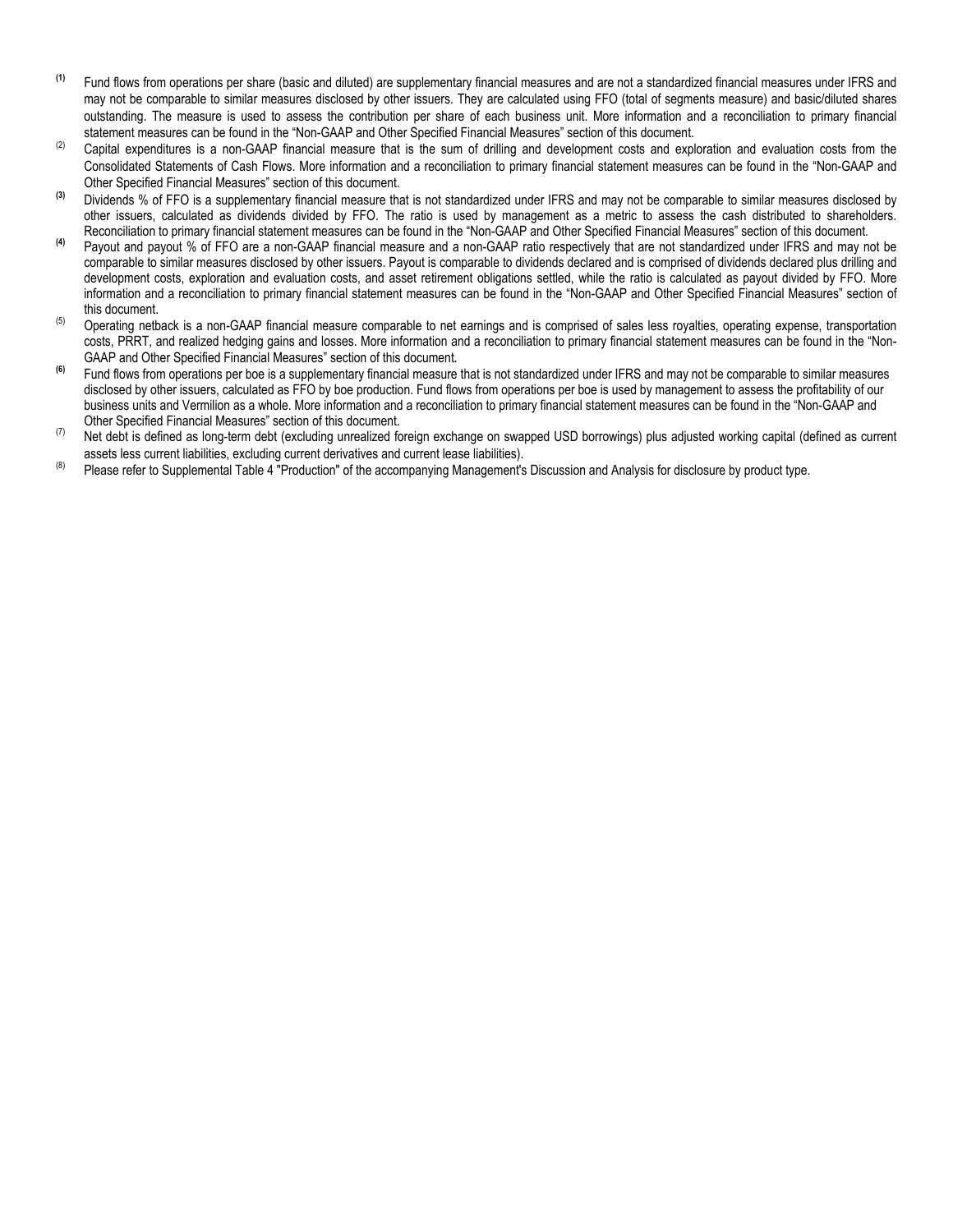## **Message to Shareholders**

We are off to a strong start in 2022 as we continue to make progress on our debt reduction targets while also announcing a strategic acquisition that enhances our long-term inventory and underpins our longer term return of capital strategy. Our Q1 2022 results benefited from strong operational performance across our portfolio along with robust commodity prices that persisted through the quarter. European natural gas prices remained at record levels during the first quarter, averaging near \$40 per mmbtu, while global oil prices increased over 20% compared to the previous quarter due to geopolitical tension and concern over future supply constraints. In fact, not only did Q1 2022 commodity prices strengthen, but we have seen the forward curve strengthen across all commodities. Relative to the beginning of the year, the 2023 forward strip price<sup>(1)</sup> has increased by approximately 28% for oil to US\$85/bbl (WTI), 90% for European gas to \$32/mmbtu (TTF) and 65% for North American gas to \$5.01/mmbtu (AECO).

The tragic events in Ukraine and the resulting impact they have had on commodity markets has increased global awareness and concern around energy security, especially in Europe. Vermilion's operations in Europe have not been directly impacted by these events; however, we have had increased dialogue with the local governments and regulators in the countries where we operate to discuss how Vermilion can contribute to Europe's future energy security. We are encouraged by the more constructive conversations around energy security and in particular the role of natural gas in the energy transition. We remain committed to growing our European business over time through organic development and strategic acquisition opportunities as they arise.

We delivered average production of 86,213 boe/d<sup>(2)</sup> in Q1 2022 which represents a 2% increase over the previous quarter. Strong commodity prices during the quarter, including premium European gas, resulted in an operating netback of \$59.72/boe<sup>(3)</sup>, including the impact from hedging. Fund flows from operations ("FFO") was \$390 million (cash flows from operating activities of \$341 million), representing a 21% increase over the prior quarter. Exploration and development ("E&D") capital expenditures were \$85 million (cash flow used in investing activities totaled \$110 million) in Q1 2022, resulting in record quarterly free cash flow ("FCF") of \$305 million. The vast majority of this free cash flow was allocated to debt reduction while the remainder was used to fund acquisitions, asset retirement obligations and our recently reinstated quarterly dividend. Net debt decreased \$280 million from year-end 2021 to \$1.365 billion (long-term debt of \$1.381 billion) at the end of Q1 2022, reflecting a net debt to trailing FFO ratio of approximately 1.2 times. This represents a significant improvement over the previous quarter (1.8 times) and the prior year (3.9 times), and is now within our long-term target range of 0.8 to 1.2 times.

Our pro forma Q1 results incorporating the incremental 36.5% ownership in Corrib provide another data point to reinforce our strong position to further augment shareholder return of capital later this year. We continue to make progress on the Corrib closing and expect to close the acquisition in the second half of this year while noting that the economic benefits of the acquisition accrue to Vermilion as of January 1, 2022. The Q1 2022 pro forma results illustrate the FFO and FCF generating capability of Vermilion, highlighted with FFO and FCF results of \$575 million and \$489 million respectively. This pro forma Q1 2022 FCF generation positions us uniquely and allows us to take a balanced approach in the near-term balancing net debt reduction with high grading and increasing the depth of the portfolio for the coming decades.

At the end of the quarter, we announced the strategic acquisition of Leucrotta Exploration Inc., a transaction that will significantly enhance our North American portfolio by adding a fully delineated, multi-decade free cash flow generating, Montney asset. This acquisition, combined with our previously announced Corrib acquisition, will significantly strengthen our free cash flow profile over the near-and-long term. We are now forecasting a 16% increase in our 2022 exit production per share versus our base budget plans. Our objective, as we augment our return of capital plans, is to create more value per Vermilion share over the long-term, which the combination of the Corrib and Leucrotta acquisitions puts us on strong footing to achieve.

Both acquisitions are expected to be funded with internally generated pro forma FCF in 2022, currently estimated at \$1.8 billion based on forward commodity prices<sup>(4)</sup>. Inclusive of funding for these two acquisitions, we remain on track to achieve our \$1.2 billion debt target in 2H 2022 and currently estimate year-end net debt of \$1.1 billion<sup>(4)</sup>, representing a pro forma net debt to trailing FFO ratio of 0.5 times. As we continue to execute our 2022 plan and move closer to achieving our \$1.2 billion debt target, we expect to be in a position to increase the return of capital to our shareholders during the second half of 2022.

Our Q2 2022 drilling program is also off to a solid start. We commenced our US drilling program in mid-March and are working closely with Leucrotta on the drilling of a 6-well Montney pad which will transition to Vermilion once the transaction closes. In addition, we are making final preparations to begin our two-well offshore drilling campaign in Australia while also planning for an active maintenance turnaround schedule in several of our other business units in Q2 2022.

Due to planned turnaround activity and limited contribution from the Leucrotta acquisition in Q2 2022, we expect Q2 production to be below Q1 levels but within our initial guidance range of 83,000 to 85,000 boe/d.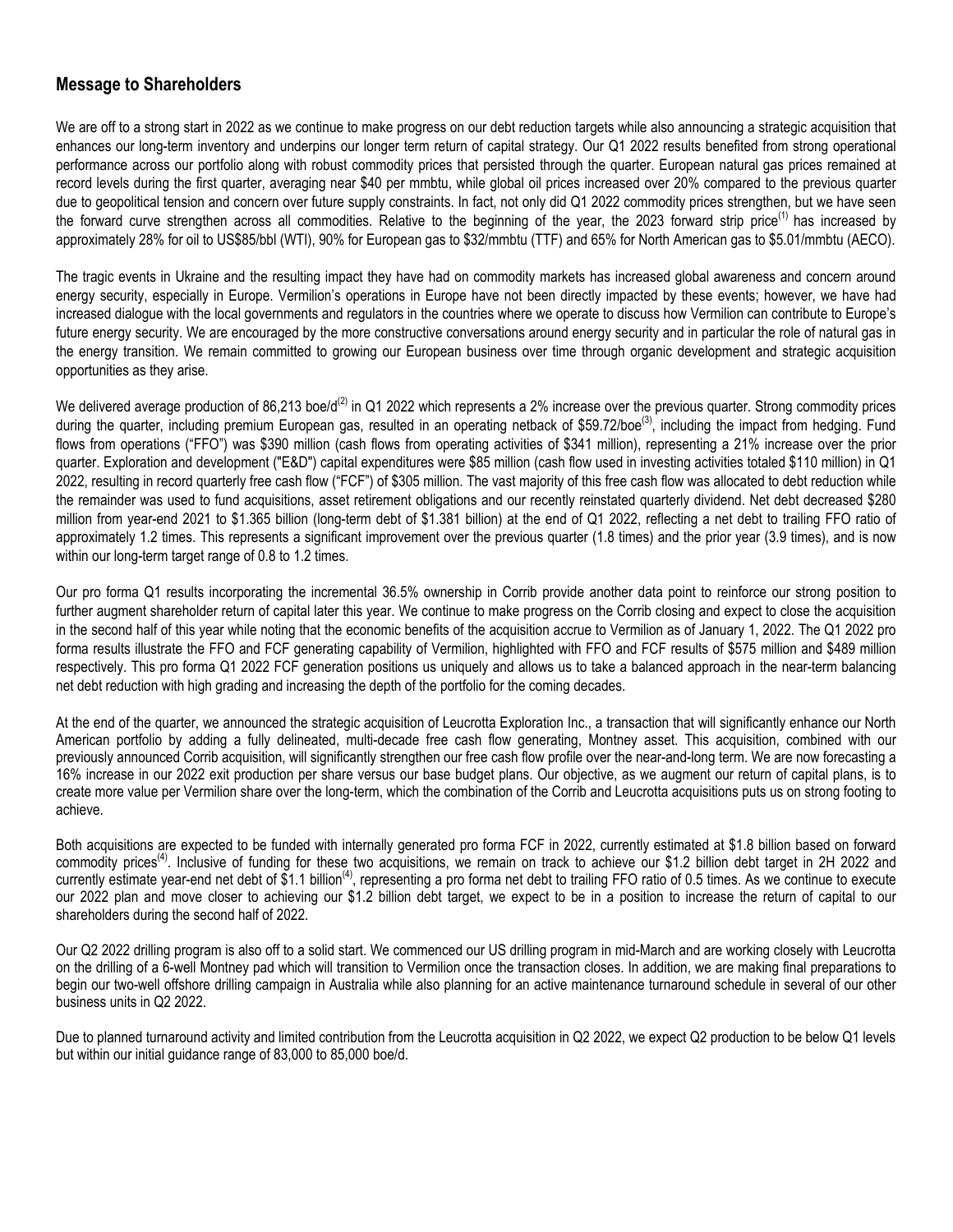## *Q1 2022 Operations Review*

#### *North America*

Production from our North American operations averaged 56,598 boe/d<sup>(2)</sup> in Q1 2022, an increase of 2% from the prior quarter primarily due to new production added from our Canadian drilling program. During the first quarter, we drilled eight (7.2 net) wells and brought on production 18 (15.3 net) condensate-rich Mannville natural gas wells in west-central Alberta, and continued our drilling campaign in south-east Saskatchewan, where we drilled eight (7.6 net) wells and brought on production 10 (9.6 net) wells.

In the United States, we received all necessary permits for our six (5.9 net) well operated Turner drilling program in Wyoming, which will include three (2.9 net) two-mile lateral wells which are significantly more economic than one-mile laterals. Similar to our 2021 program, we moved an experienced drilling crew from Alberta down to Wyoming and completed drilling the first (0.96 net) well prior to the end of Q1 2022, with the remaining wells to be drilled in Q2 2022. In addition, one (0.4 net) two-mile non-operated Turner well is planned for Q4 2022.

#### *International*

Production from our International assets averaged 29,616 boe/d<sup>(2)</sup> in Q1 2022, an increase of 2% from the prior quarter primarily due to higher production in Germany and Australia. In Germany, the increase in production was mainly attributable to the small European gas acquisition announced in Q4 2021 to further consolidate our interest in the region. We also drilled and completed the Vorhop 63 well (1.0 net) and the Vorhop H2a2 injection well (1.0 net). Our Australia operations benefited from the absence of turnaround activities and cyclone downtime in Q1 2022. We continued the detailed engineering and equipment preparation work for the two-well Australia drilling program scheduled for Q2 2022. The increase in Germany and Australia production was slightly offset by natural declines and unplanned downtime in the Netherlands.

Production in France and Ireland was relatively consistent with the prior quarter as we continue to experience strong operational performance from those business units. In Croatia, the SA-07 3D seismic acquisition was completed (365 sq km) and the data has been sent for processing. In SA-10, the 3D seismic acquired in 2021 (292 sq km) continues to be evaluated to high grade prospects, while the regulatory, permitting, engineering and procurement activities continue for the Croatian gas plant.

#### *Return of Capital*

Vermilion reinstated a quarterly cash dividend of \$0.06 CDN per share in Q1 2022 which was paid on April 18, 2022. In conjunction with our Q1 2022 release, we announced a quarterly cash dividend of \$0.06 CDN per share payable on July 15, 2022 to all shareholders of record on June 30, 2022. The ex-dividend date for this payment is June 29, 2022. This dividend is an eligible dividend for the purposes of the Income Tax Act (Canada). As we achieve further debt targets, it is our intention to augment our return of capital to shareholders through one or a combination of base dividend increases, special dividends or share buybacks. We expect to achieve our \$1.2 billion net debt target in 2H 2022 at which time we will provide more details on our go forward return of capital framework.

## *Commodity Hedging*

Vermilion hedges to manage commodity price exposures and increase the stability of our cash flows. In aggregate, as of May 2, 2022, we have 40% of our expected net-of-royalty production hedged for the remainder of 2022. With respect to individual commodity products, we have hedged 63% of our European natural gas production, 27% of our oil production, and 42% of our North American natural gas volumes for the remainder of 2022, respectively. Please refer to the Hedging section of our website under Invest With Us for further details using the following link: [https://www.vermilionenergy.com/invest-with-us/hedging.cfm.](https://www.vermilionenergy.com/invest-with-us/hedging.cfm)

*(Signed "Lorenzo Donadeo") (Signed "Dion Hatcher")* **Lorenzo Donadeo** Dion Hatcher **Dion Hatcher** Dion Hatcher **Dion Hatcher** Dion Hatcher **Dion Hatcher** Executive Chairman **President President** May 11, 2022 **May 11, 2022** May 11, 2022

- (1) 2023 full year average reference prices as at May 9, 2022.
- Please refer to Supplemental Table 4 "Production" of the accompanying Management's Discussion and Analysis for disclosure by product type.
- (3) Operating netback: Is a non-GAAP financial measure most comparable to primary financial measure net earnings and is calculated as sales less royalties, operating expense, transportation costs, PRRT, and realized hedging gains and losses presented on a per unit basis. Management assesses operating netback as a measure of the profitability and efficiency of our field operations.
- Forward-looking non-GAAP financial measure, refer to "Non-GAAP and Other Specified Financial Measures" section for the composition and information about this measure. 2022 full year average reference prices as at May 4 2022: Brent US\$103.21/bbl; WTI US\$98.23/bbl; LSB = WTI less US\$3.39/bbl; TTF \$40.44/ mmbtu; NBP \$34.69/mmbtu; AECO \$6.86/mmbtu; CAD/USD 1.28; CAD/EUR 1.38 and CAD/AUD 0.92.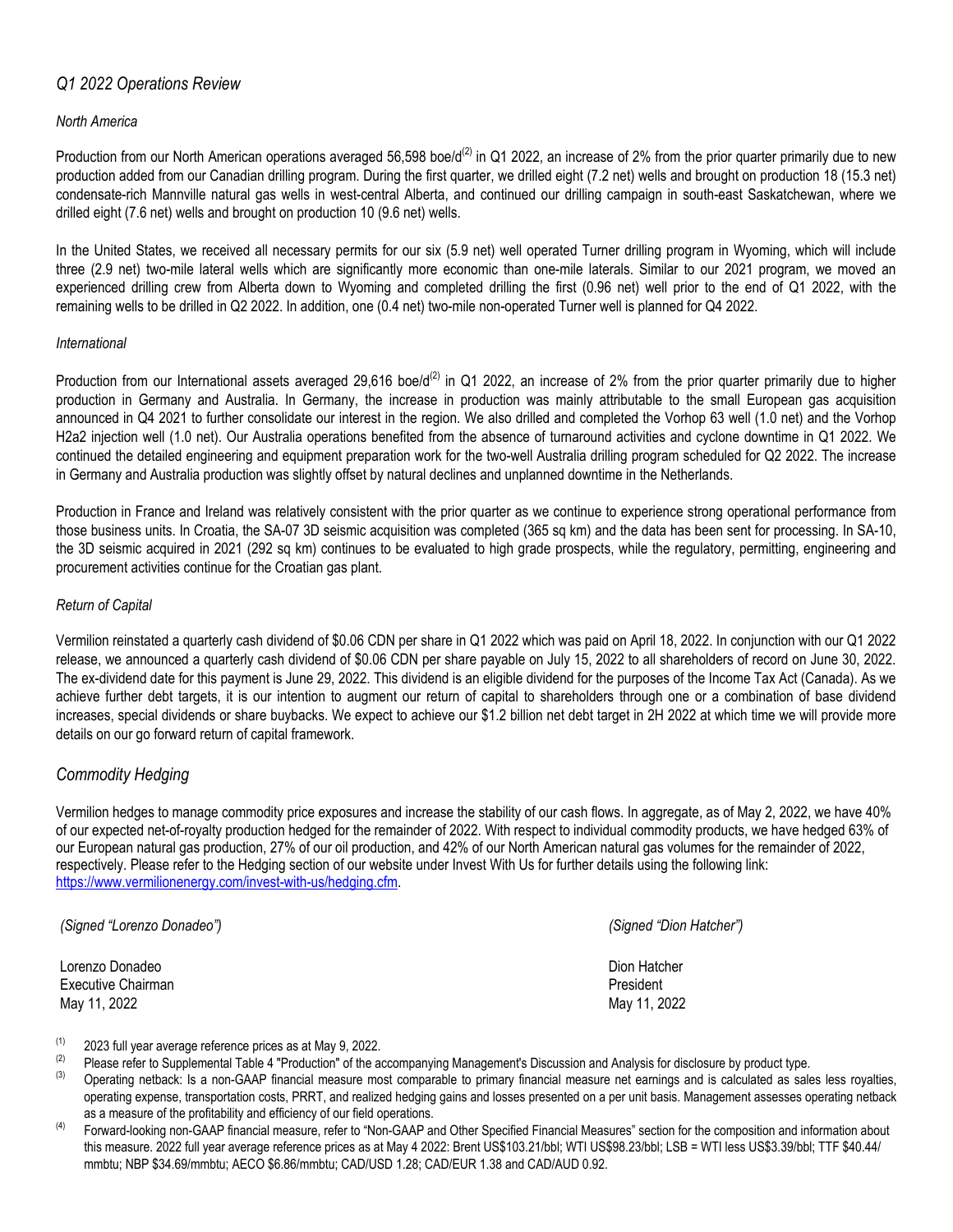# **Non-GAAP and Other Specified Financial Measures**

This earnings release and other materials release by Vermilion includes financial measures that are not standardized, specified, defined, or determined under IFRS and are therefore considered non-GAAP or other specified financial measures and may not be comparable to similar measures presented by other issuers. These financial measures include:

**Fund flows from operations (FFO):** A total of segments measure most directly comparable to net earnings. FFO is comprised of sales excluding royalties, transportation, operating, G&A, corporate income tax, PRRT, interest expense, realized loss on derivatives, realized foreign exchange gain (loss), and realized other income. The measure is used to assess the contribution of each business unit to Vermilion's ability to generate income necessary to pay dividends, repay debt, fund asset retirement obligations and make capital investments.

|                                                                 |            | Q1 2022 |            | Q1 2021  |  |
|-----------------------------------------------------------------|------------|---------|------------|----------|--|
|                                                                 | <b>\$M</b> | \$/boe  | \$M        | $$/$ hoe |  |
| <b>Sales</b>                                                    | 810,179    | 105.52  | 368,137    | 49.20    |  |
| Royalties                                                       | (71, 307)  | (9.29)  | (36, 446)  | (4.87)   |  |
| Transportation                                                  | (17, 269)  | (2.25)  | (17, 021)  | (2.27)   |  |
| Operating                                                       | (112, 183) | (14.61) | (96, 241)  | (12.86)  |  |
| General and administration                                      | (14, 220)  | (1.85)  | (11, 730)  | (1.57)   |  |
| Corporate income tax (expense) recovery                         | (45, 672)  | (5.95)  | 1,345      | 0.18     |  |
| <b>PRRT</b>                                                     | (6, 709)   | (0.87)  | (1, 414)   | (0.19)   |  |
| Interest expense                                                | (14, 823)  | (1.93)  | (19, 235)  | (2.57)   |  |
| Realized loss on derivatives                                    | (144, 223) | (18.78) | (25, 633)  | (3.43)   |  |
| Realized foreign exchange gain (loss)                           | 750        | 0.10    | (5, 181)   | (0.69)   |  |
| Realized other income                                           | 5,345      | 0.70    | 5,470      | 0.73     |  |
| <b>Fund flows from operations</b>                               | 389,868    | 50.79   | 162,051    | 21.66    |  |
| Equity based compensation                                       | (25, 369)  |         | (16, 540)  |          |  |
| Unrealized (loss) gain on derivative instruments <sup>(1)</sup> | (220, 794) |         | 5,442      |          |  |
| Unrealized foreign exchange gain (loss) <sup>(1)</sup>          | 40,137     |         | (25,910)   |          |  |
| Accretion                                                       | (13, 638)  |         | (10, 507)  |          |  |
| Depletion and depreciation                                      | (134, 240) |         | (106, 013) |          |  |
| Deferred tax recovery (expense)                                 | 56,093     |         | (171, 228) |          |  |
| Impairment reversal                                             | 192,094    |         | 662,866    |          |  |
| Unrealized other expense                                        | (197)      |         | (197)      |          |  |
| <b>Net earnings</b>                                             | 283,954    |         | 499,964    |          |  |

**(1)** Unrealized (loss) gain on derivative instruments, Unrealized foreign exchange gain (loss), and Unrealized other expense are line items from the respective consolidated statements of cash flows.

**Free cash flow (FCF):** A non-GAAP financial measure most directly comparable to cash flows from operating activities. FCF is comprised of fund flows from operations less drilling and development costs and exploration and evaluation costs. The measure is used to determine the funding available for investing and financing activities including payment of dividends, repayment of long-term debt, reallocation into existing business units and deployment into new ventures.

| (SM)                                          | Q1 2022   | Q1 2021   |
|-----------------------------------------------|-----------|-----------|
| Cash flows from operating activities          | 341,053   | 119,147   |
| Changes in non-cash operating working capital | 42,495    | 35,881    |
| Asset retirement obligations settled          | 6,320     | 7,023     |
| Fund flows from operations                    | 389,868   | 162,051   |
| Drilling and development                      | (82, 841) | (79, 512) |
| Exploration and evaluation                    | (2,503)   | (3,851)   |
| Free cash flow                                | 304,524   | 78,688    |

**2023+ FFO and FCF:** A forward-looking total of segments measure and a forward-looking non-GAAP measure; the equivalent historical measures FFO and FCF have been disclosed above.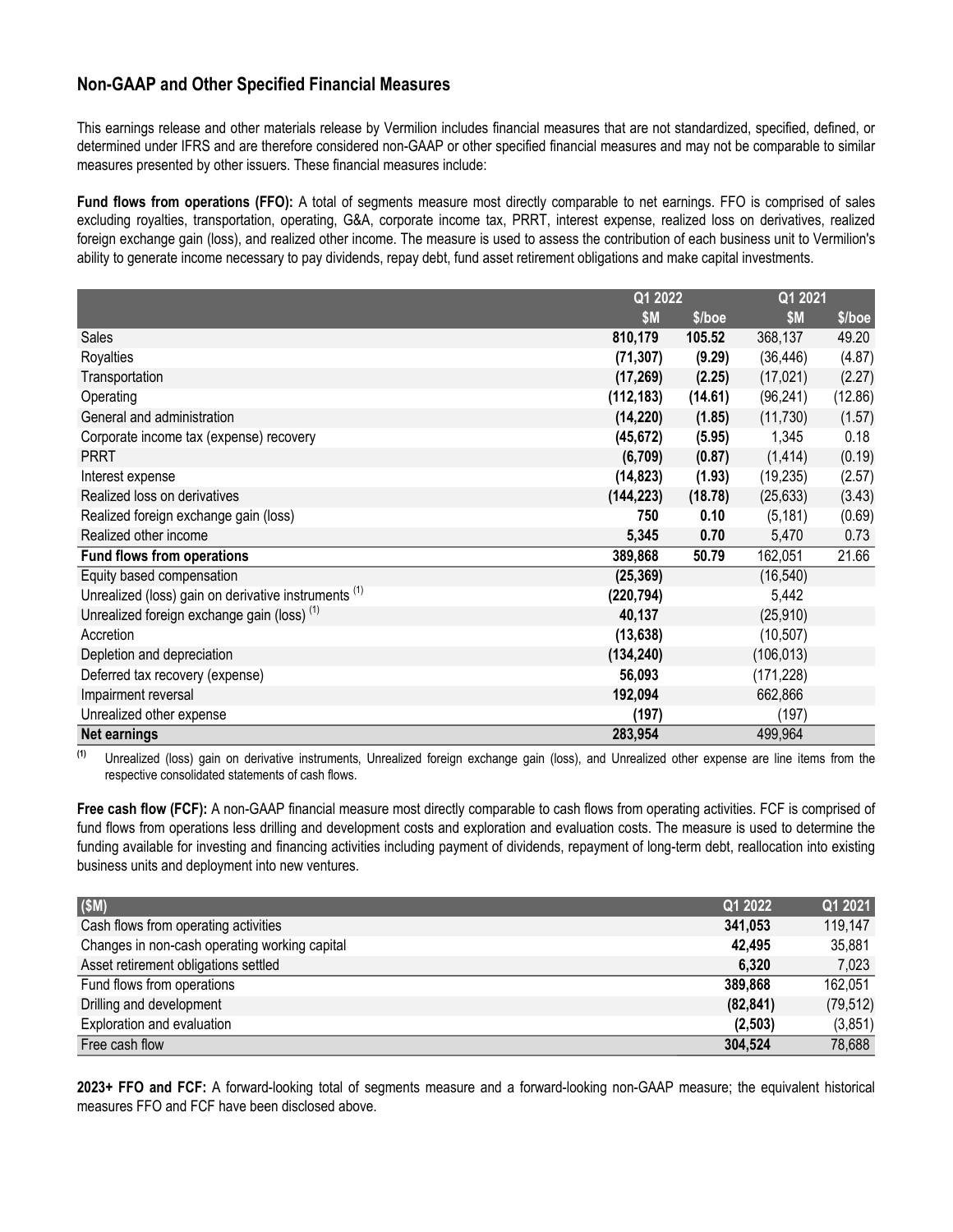**Capital expenditures:** A non-GAAP financial measure that is calculated as the sum of drilling and development costs and exploration and evaluation costs from the Consolidated Statements of Cash Flows and is most directly comparable to cash flows used in investing activities. We consider capital expenditures to be a useful measure of our investment in our existing asset base. Capital expenditures are also referred to as E&D capital.

| (SM)                        | O1 2022   | 2021      |
|-----------------------------|-----------|-----------|
| Drilling and development    | (82.841)  | (79.512)  |
| Exploration and evaluation  | (2,503)   | (3,851)   |
| <b>Capital expenditures</b> | (85, 344) | (83, 363) |

**Net debt:** A capital management measure in accordance with IAS 1 "Presentation of Financial Statements" that is most directly comparable to long-term debt. Net debt is comprised of long-term debt (excluding unrealized foreign exchange on swapped USD borrowings) plus adjusted working, capital and represents Vermilion's net financing obligations after adjusting for the timing of working capital fluctuations.

**Net debt to four quarter trailing fund flows from operations:** A supplementary financial measure that is calculated as net debt (capital measure) over the FFO (total of segments measure) from the preceding four quarters. The measure is used to assess the ability to repay debt.

|                                                                       | As at        |              |
|-----------------------------------------------------------------------|--------------|--------------|
| (SM)                                                                  | Mar 31, 2022 | Dec 31, 2021 |
| Long-term debt                                                        | 1,380,568    | 1,651,569    |
| Adjusted working capital                                              | (36, 790)    | 9,284        |
| Unrealized FX on swapped USD borrowings                               | 21,236       | (16,067)     |
| Net debt                                                              | 1,365,014    | 1,644,786    |
|                                                                       |              |              |
| Ratio of net debt to four quarter trailing fund flows from operations | 1.2          | 1.8          |

**Adjusted working capital:** A non-GAAP financial measure defined as current assets less current liabilities, excluding current derivatives and current lease liabilities. The measure is used to calculate net debt, a capital measure disclosed above.

|                              | As at        |              |
|------------------------------|--------------|--------------|
| (SM)                         | Mar 31, 2022 | Dec 31, 2021 |
| Current assets               | (551, 940)   | (472, 845)   |
| Current derivative asset     | 26,099       | 19,321       |
| <b>Current liabilities</b>   | 1,054,895    | 746,813      |
| Current lease liability      | (14, 485)    | (15,032)     |
| Current derivative liability | (551, 359)   | (268, 973)   |
| Adjusted working capital     | (36, 790)    | 9,284        |

**Payout and payout % of FFO:** A non-GAAP financial measure and non-GAAP ratio respectively most directly comparable to dividends declared. Payout is comprised of dividends declared plus drilling and development costs, exploration and evaluation costs, and asset retirement obligations settled. The measure is used to assess the amount of cash distributed back to shareholders and reinvested in the business for maintaining production and organic growth. The reconciliation of the measure to primary financial statement measure can be found below. Management uses payout and payout as a percentage of fund flows from operations (also referred to as the payout or sustainability ratio).

**Dividends % of FFO:** A supplementary financial measure that is calculated as dividends declared divided by FFO (total of segments measure). The measure is used by management as a metric to assess the cash distributed to shareholders.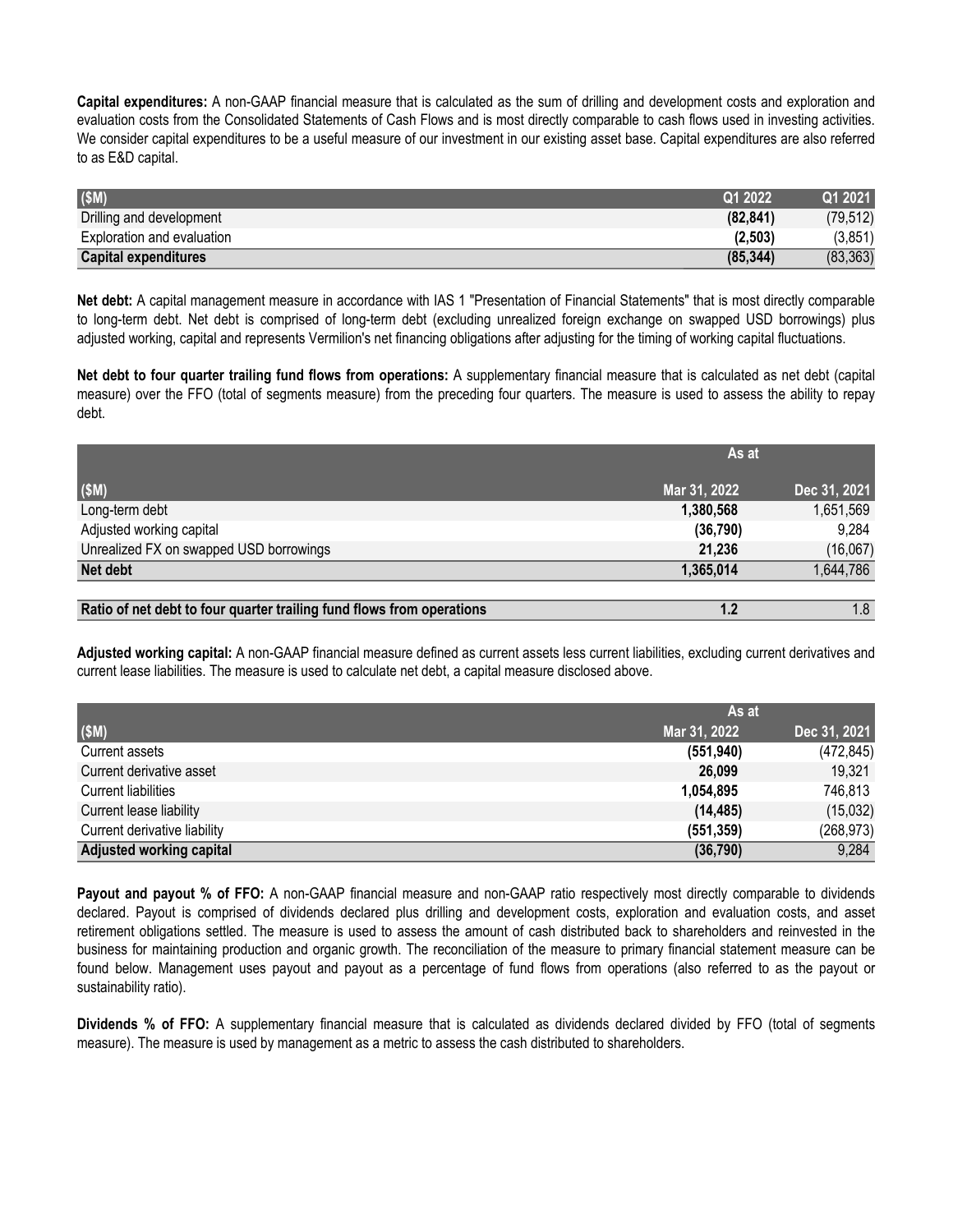| (SM)                                 | Q1 2022 | Q1 2021 |
|--------------------------------------|---------|---------|
| Dividends declared                   | 9.767   |         |
| % of fund flows from operations      | $3\%$   | $-$ %   |
| Drilling and development             | 82,841  | 79,512  |
| Exploration and evaluation           | 2,503   | 3,851   |
| Asset retirement obligations settled | 6,320   | 7,023   |
| Payout                               | 101,431 | 90,386  |
| % of fund flows from operations      | 26 %    | 56 %    |

**Operating netback:** Is a non-GAAP financial measure most comparable to primary financial measure net earnings and is calculated as sales less royalties, operating expense, transportation costs, PRRT, and realized hedging gains and losses presented on a per unit basis. Management assesses operating netback as a measure of the profitability and efficiency of our field operations.

**Fund flows from operations per boe:** A supplementary financial measure that is calculated as FFO (total of segments measure) by boe production. Fund flows from operations per boe is used by management to assess the profitability of our business units and Vermilion as a whole**.**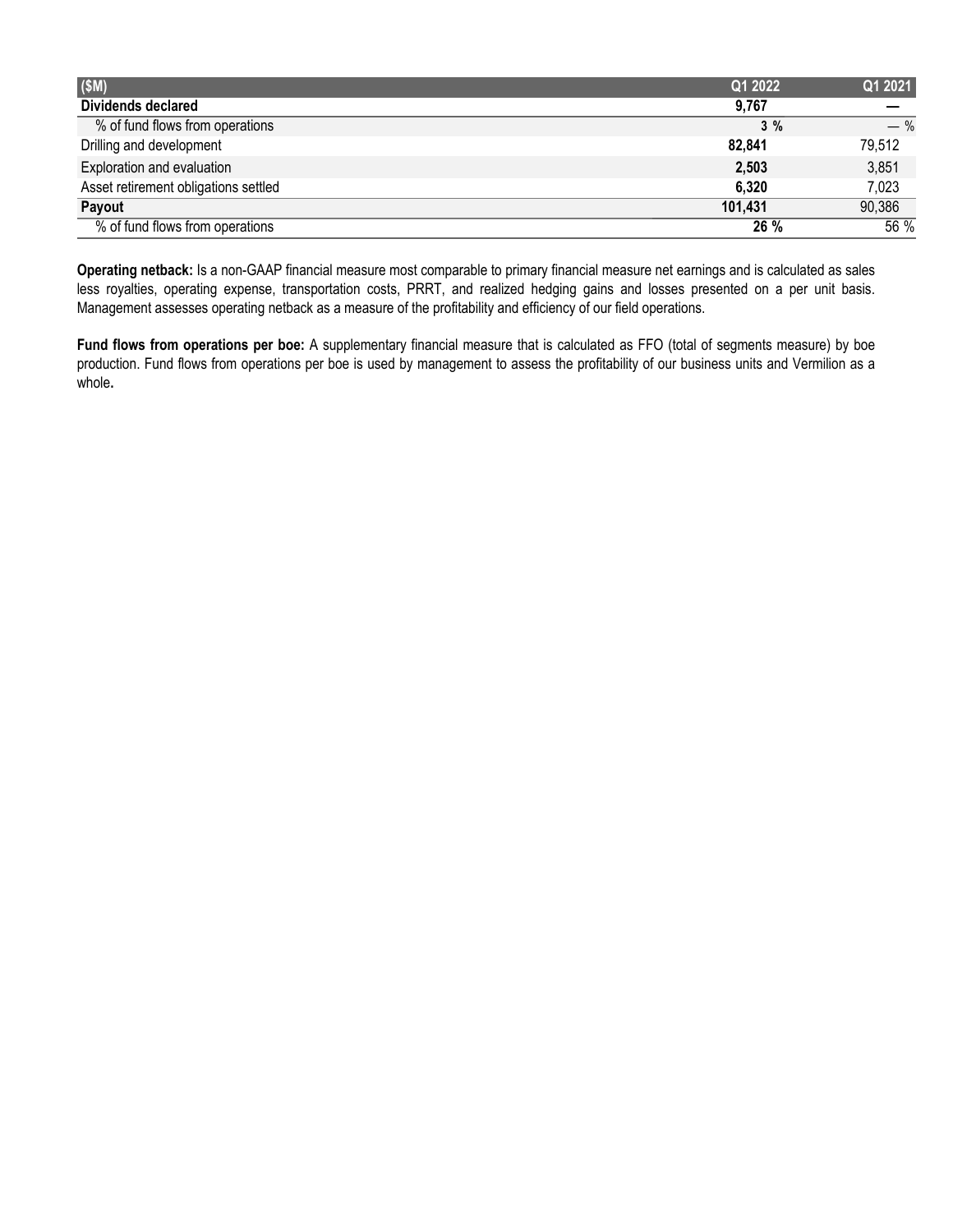## **Management's Discussion and Analysis and Consolidated Financial Statements**

To view Vermilion's Management's Discussion and Analysis and Interim Condensed Consolidated Financial Statements for the three months ended March 31, 2022 and 2021, please refer to SEDAR (www.sedar.com) or Vermilion's website at [https://www.vermilionenergy.com/invest-with-us/](https://www.vermilionenergy.com/invest-with-us/reports-filings.cfm) [reports-filings.cfm.](https://www.vermilionenergy.com/invest-with-us/reports-filings.cfm)

## **Annual General Meeting and Webcast Details**

Vermilion will hold its Annual General Meeting on May 11, 2022 at 3:00 pm MT. Our Meeting will be held as a virtual only shareholder meeting with participation electronically as explained further in the Proxy Statement and Information Circular.

Shareholders can participate electronically at https://web.lumiagm.com/299274697. Please see our Virtual Meeting Guide at [https://](https://can01.safelinks.protection.outlook.com/?url=https%3A%2F%2Fwww.vermilionenergy.com%2Ffiles%2Fpdf%2Finvestor-relations%2F2022_Virtual_Meeting_Guide.pdf&data=05%7C01%7Crandysmith%40vermilionenergy.com%7C5ee07934bbed4a06687008da2d297bbe%7C62e14f2dd68d4f70b073aadb783a61b9%7C0%7C0%7C637871953440747482%7CUnknown%7CTWFpbGZsb3d8eyJWIjoiMC4wLjAwMDAiLCJQIjoiV2luMzIiLCJBTiI6Ik1haWwiLCJXVCI6Mn0%3D%7C3000%7C%7C%7C&sdata=p1coxCfTe8OqNlrg316%2FbrRHao2TcC%2FDfhFLRnlP9jE%3D&reserved=0) [www.vermilionenergy.com/files/pdf/investor-relations/2022\\_Virtual\\_Meeting\\_Guide.pdf](https://can01.safelinks.protection.outlook.com/?url=https%3A%2F%2Fwww.vermilionenergy.com%2Ffiles%2Fpdf%2Finvestor-relations%2F2022_Virtual_Meeting_Guide.pdf&data=05%7C01%7Crandysmith%40vermilionenergy.com%7C5ee07934bbed4a06687008da2d297bbe%7C62e14f2dd68d4f70b073aadb783a61b9%7C0%7C0%7C637871953440747482%7CUnknown%7CTWFpbGZsb3d8eyJWIjoiMC4wLjAwMDAiLCJQIjoiV2luMzIiLCJBTiI6Ik1haWwiLCJXVCI6Mn0%3D%7C3000%7C%7C%7C&sdata=p1coxCfTe8OqNlrg316%2FbrRHao2TcC%2FDfhFLRnlP9jE%3D&reserved=0) for detailed instructions on how to access the meeting, vote on resolutions and submit questions. Following the formal portion of the Meeting, a presentation will be given by President of Vermilion. Guests may also view the event at https://web.lumiagm.com/299274697 by registering as a guest. The live webcast link, webcast slides, and archive link will be available on Vermilion's website at http://www.vermilionenergy.com/ir/eventspresentations.cfm.

Please visit the Annual General Meeting page on our website under Invest with Us for complete details and links to all relevant documents ahead of the Meeting at https://www.vermilionenergy.com/invest-with-us/annual-general-meeting.cfm.

#### For further information please contact:

Dion Hatcher, President; Lars Glemser, Vice President & CFO; and/or Kyle Preston, Vice President, Investor Relations TEL (403) 269-4884 | IR TOLL FREE 1-866-895-8101 | investor\_relations@vermilionenergy.com | www.vermilionenergy.com

## **About Vermilion**

Vermilion is an international energy producer that seeks to create value through the acquisition, exploration, development and optimization of producing assets in North America, Europe and Australia. Our business model emphasizes free cash flow generation and returning capital to investors when economically warranted, augmented by value-adding acquisitions. Vermilion's operations are focused on the exploitation of light oil and liquids-rich natural gas conventional resource plays in North America and the exploration and development of conventional natural gas and oil opportunities in Europe and Australia.

Vermilion's priorities are health and safety, the environment, and profitability, in that order. Nothing is more important to us than the safety of the public and those who work with us, and the protection of our natural surroundings. We have been recognized by leading ESG rating agencies for our transparency on and management of key environmental, social and governance issues. In addition, we emphasize strategic community investment in each of our operating areas.

Employees and directors hold approximately 5% of our outstanding shares and are committed to delivering long-term value for all stakeholders. Vermilion trades on the Toronto Stock Exchange and the New York Stock Exchange under the symbol VET.

## **Disclaimer**

Certain statements included or incorporated by reference in this document may constitute forward-looking statements or financial outlooks under applicable securities legislation. Such forward-looking statements or information typically contain statements with words such as "anticipate", "believe", "expect", "plan", "intend", "estimate", "propose", or similar words suggesting future outcomes or statements regarding an outlook. Forward looking statements or information in this document may include, but are not limited to: capital expenditures and Vermilion's ability to fund such expenditures; Vermilion's additional debt capacity providing it with additional working capital; the flexibility of Vermilion's capital program and operations; business strategies and objectives; operational and financial performance; sustainability (Environment, Social, and Governance or ESG) data and performance; estimated volumes of reserves and resources; petroleum and natural gas sales; future production levels and the timing thereof, including Vermilion's 2022 guidance, and rates of average annual production growth; the effect of changes in crude oil and natural gas prices, changes in exchange rates and significant declines in production or sales volumes due to unforeseen circumstances; the effect of possible changes in critical accounting estimates; statements regarding the growth and size of Vermilion's future project inventory, and the wells expected to be drilled in 2022; exploration and development plans and the timing thereof; Vermilion's ability to reduce its debt; statements regarding Vermilion's hedging program, its plans to add to its hedging positions, and the anticipated impact of Vermilion's hedging program on project economics and free cash flows; the potential financial impact of climate-related risks; acquisition and disposition plans and the timing thereof; operating and other expenses, including the payment and amount of future dividends; royalty and income tax rates and Vermilion's expectations regarding future taxes and taxability; and the timing of regulatory proceedings and approvals.